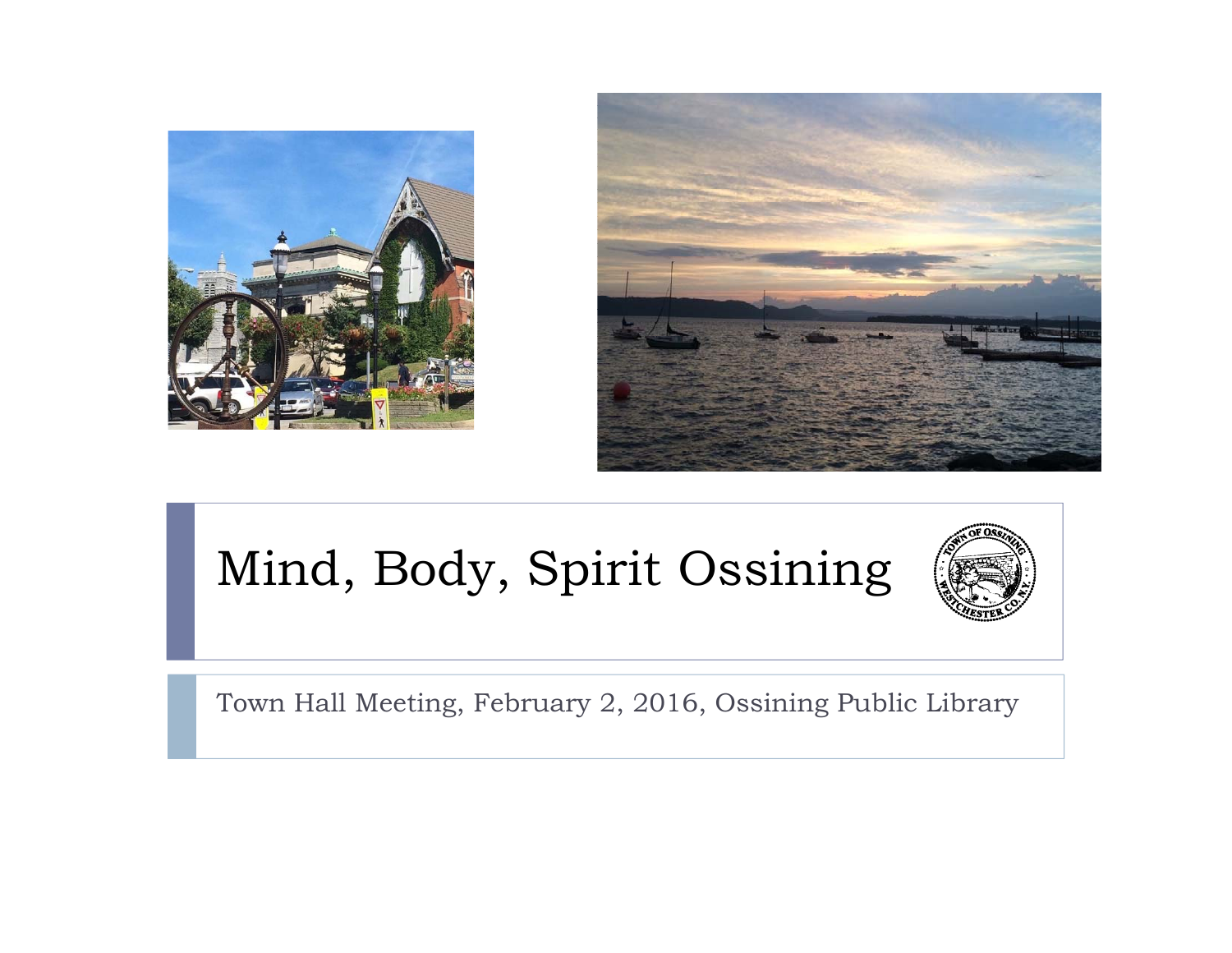#### Program Goals

- Town-wide Wellness Initiative
- **Attract everyone from triathletes to couch potatoes!**
- $\blacktriangleright$  Encourage fitness, wellness, and good nutrition at all ages
- $\blacktriangleright$  Importance of goal-setting and overcoming obstacles

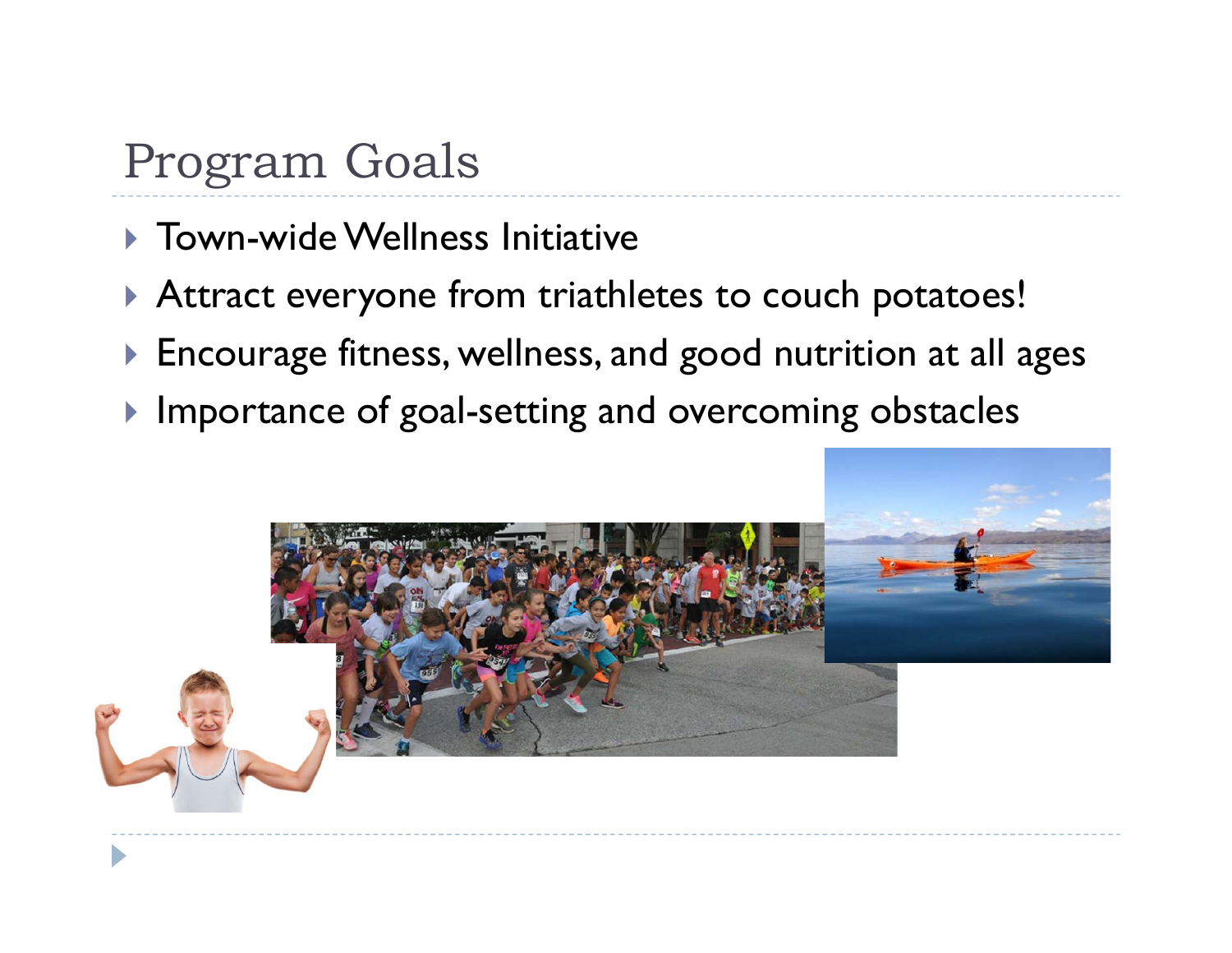#### Economic Development – Highlighting Ossining Businesses

- ▶ Opportunity for Ossining and Briarcliff businesses to showcase fitness and wellness offerings that target our minds and bodies
- $\blacktriangleright$  Highlights community centers of fitness, wellness and nutrition
- ▶ Brands Ossining as a Fit Community that cares about everyone's health and well -being

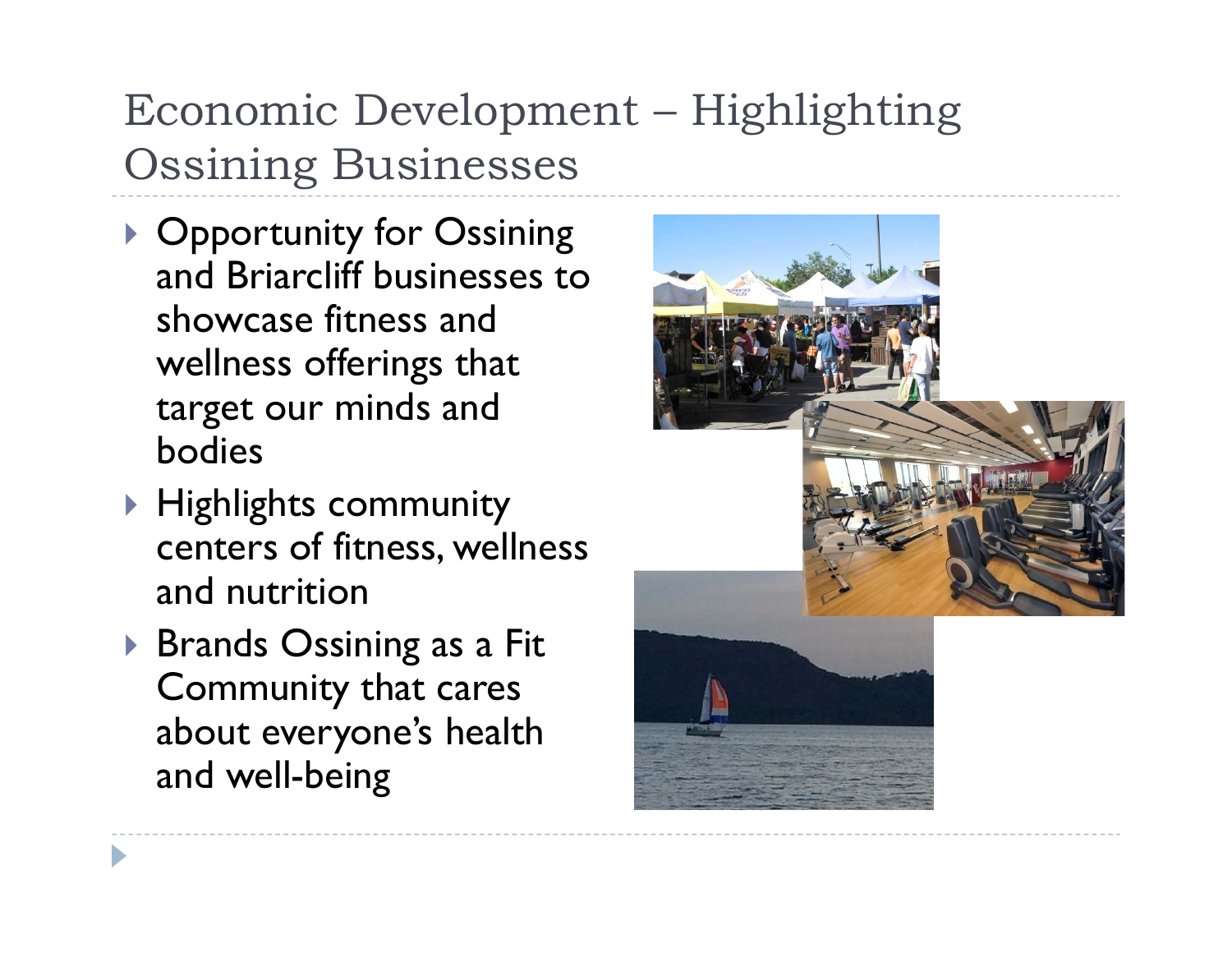# Ossining's Outdoor Spaces

#### Showcasing our many excellent parks, trails, waterfront, and neighborhoods!





Gerlach Park





Crawbuckie Preserve



Historic Dale Cemetery



Cedar Lane Park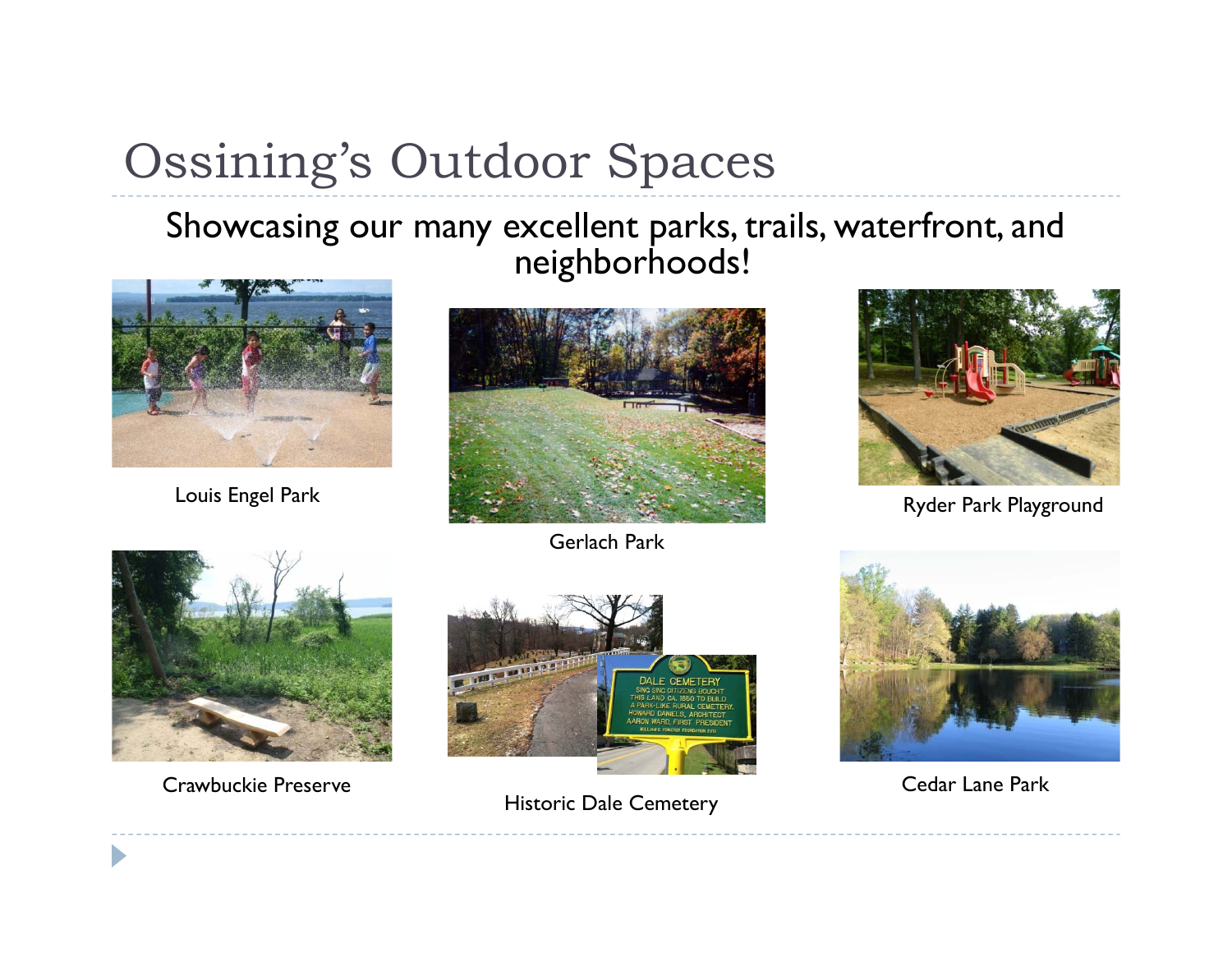#### How would this program work?

- Spring through Fall Weekends Businesses choose 1-2 hour time frame that fits their schedule
- **Participants gain tools for lifetime fitness**
- $\blacktriangleright$  Businesses gain an opportunity to offer a sampling of their fitness and wellness programs to the community



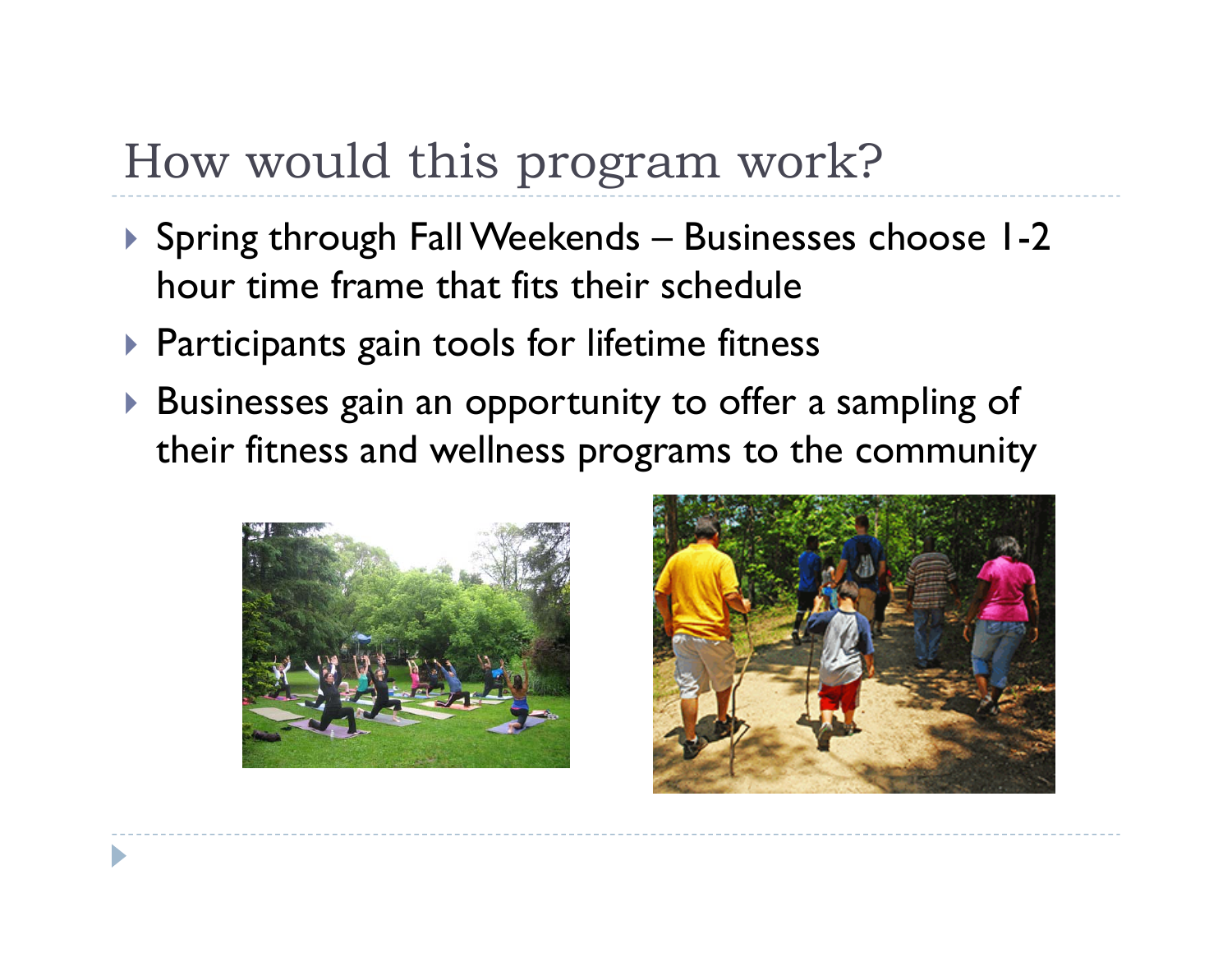# Sample Program Ideas

- $\blacktriangleright$  Kayaking followed by Zumba or yoga at Louis . Engel Park
- $\blacktriangleright$  Hiking at Crawbuckie Preserve
- Stroller exercise for moms, dads, and caretakers at the spray park and riverfront
- Cross training, kick boxing, tai chi or Tae Kwon Do in a park or on a cul de sac
- Whatever YOUR business has to offer!



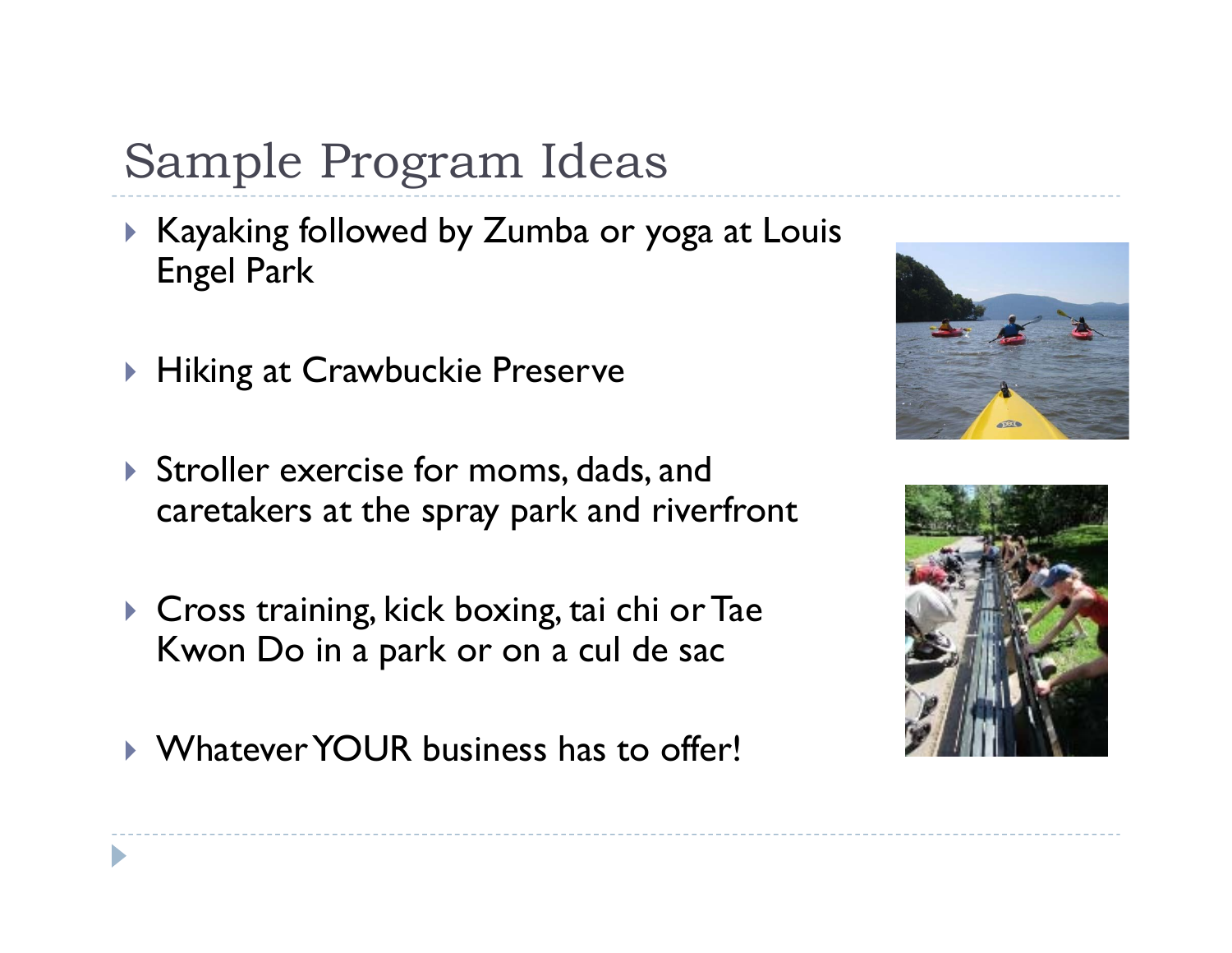#### Program Outcomes

#### $\blacktriangleright$  Educated and inspired community making healthy choices Shopping at the Farmers Market Walking to School Attending classes at our local businesses Walking Ossining's Neighborhoods Playing in Ossining's parks





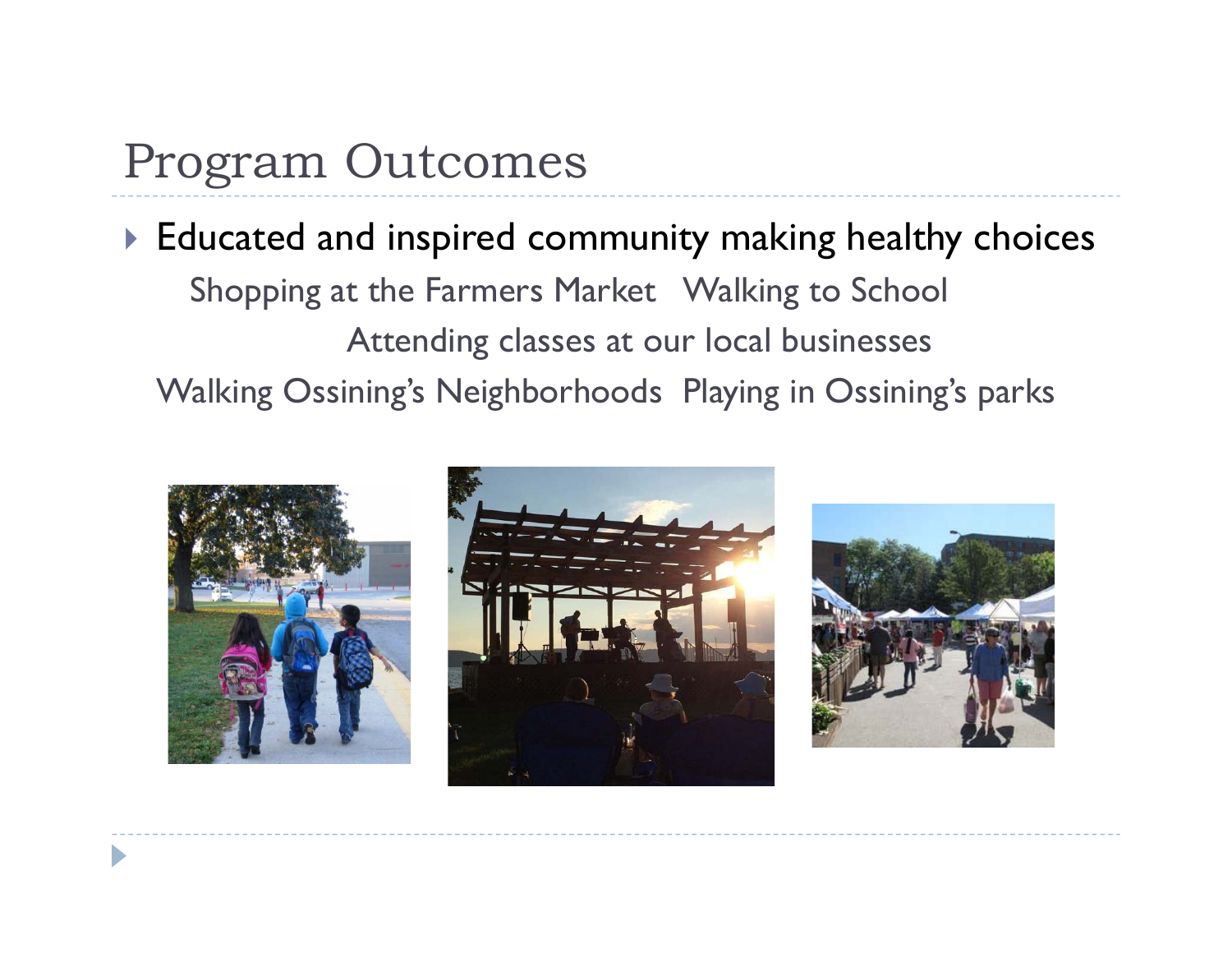# Town/Village of Ossining Parks

#### $\blacktriangleright$ Buck Johnson Park, Blue Lantern Road

- Þ Playground equipment, basketball courts
- $\blacktriangleright$  Sally Swope Sitting Park, Hawkes Avenue
	- Þ Open park space and trails
- $\blacktriangleright$  Litt Park, Tappan Terrace
	- Þ Sitting area and playground
- $\blacktriangleright$ Cedar Lane Park

Þ

- Þ Basketball courts, fields, fishing, dog park
- $\blacktriangleright$  Gerlach Park, Old Albany Post Road
	- $\mathbf b$ Playground, fields, access to Old Croton Aqueduct
- $\blacktriangleright$  Louis Engel Park, Ossining Train Station
	- Þ Spray park, boat ramp, waterfront access
- $\blacktriangleright$  R yder Park, Mornin gside Drive
	- Þ Playground, fields, basketball and tennis courts
- ▶ Nelson Park, Washington Avenue, adjacent to South Highland Avenue
	- Þ Tennis courts, walking path, fields, basketball courts
- ▶ ▶ Nelson Sitting Park, Washington Avenue, adjacent to Park School
	- Þ Playground and sitting park
- Þ Snowden Avenue Park, Snowden Avenue at Water Street
	- Þ Ballfields, playground, basketball court, skate park
- ▶  $\blacktriangleright$  Sparta Park, Liberty Street
	- Þ Playground, gazebo
- ▶ Veterans Park, Naragansett Avenue
	- $\overline{\mathbf{r}}$ Ball fields, playground, roller hockey rink
- Þ Dale Avenue Park, Dale Avenue near Marble Place
- Þ yder Park, Morningside Drive waard is a general second waar of park space and park space of park space  $\mathbb P$ 
	- Þ Richard Wishnie Park, Pleasantville Road and Orchard Road
		- Þ Walking trail
	- $\mathbf b$ Arthur J. Jones Park, Park Avenue and Sherman Place
		- ¥. Playground, neighborhood park space
	- Þ Crawbuckie Nature Preserve, Beach Road
		- Þ Walking and hiking trails
	- ь William Street Tot Lot
		- Þ Playground and sitting park